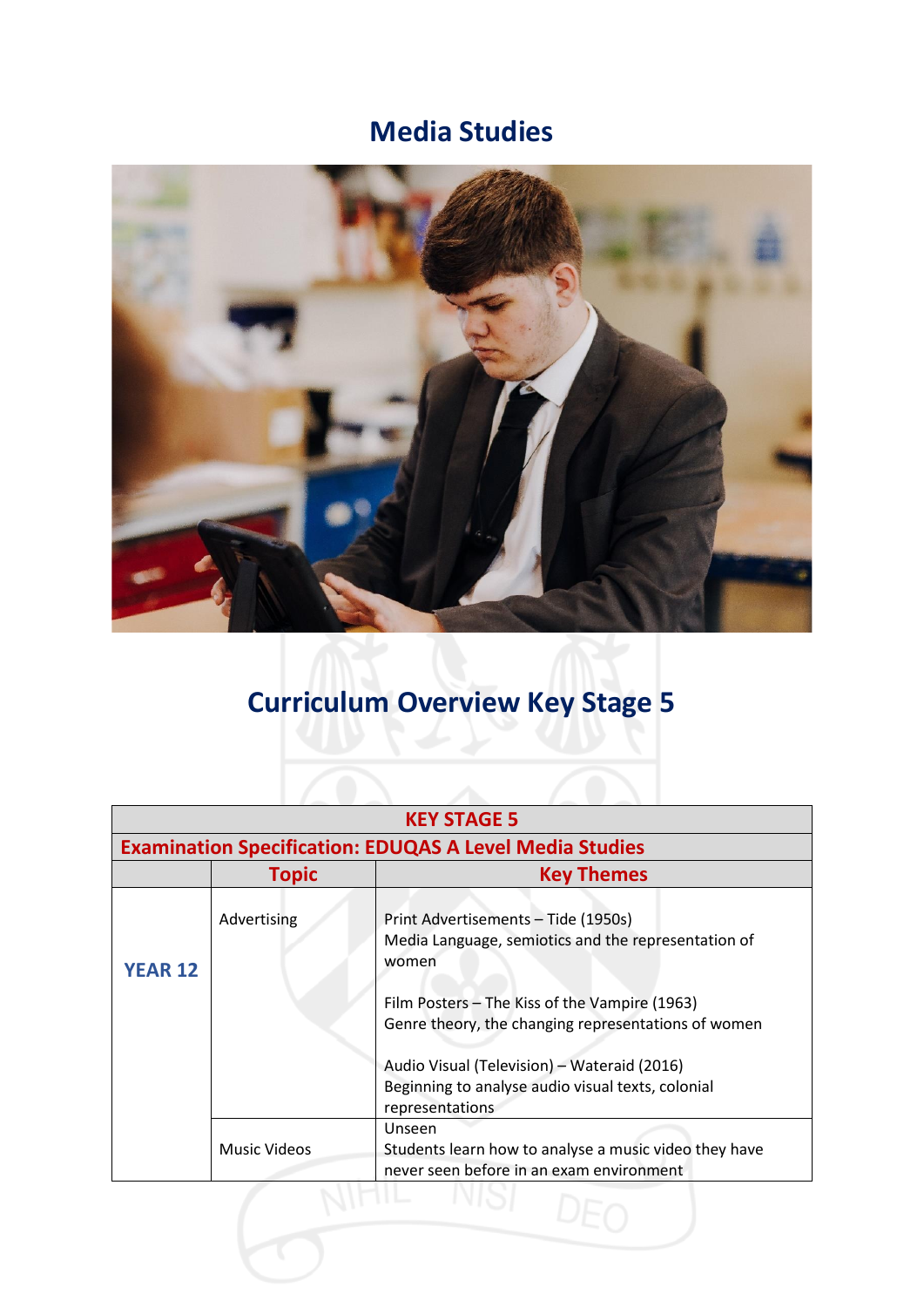| Newspapers<br>Radio             | Daily Mirror and The Times<br>Students study set editions of the two newspapers,<br>exploring the contexts in which they were produced as well<br>analysing media language, representation and audience<br>theory around them<br>Late Night Women's Hour<br>Students will study the radio show/podcast in relation to<br>industry contexts and audience<br>Black Panther (2018)<br>I, Daniel Blake (2016) |
|---------------------------------|-----------------------------------------------------------------------------------------------------------------------------------------------------------------------------------------------------------------------------------------------------------------------------------------------------------------------------------------------------------------------------------------------------------|
|                                 |                                                                                                                                                                                                                                                                                                                                                                                                           |
|                                 |                                                                                                                                                                                                                                                                                                                                                                                                           |
|                                 | The set films are studied in relation to the industry contexts<br>they are produced in and how they appeal to their target<br>audiences                                                                                                                                                                                                                                                                   |
| <b>Video Games</b>              | Assassin's Creed Franchise<br>Media Industry and audience                                                                                                                                                                                                                                                                                                                                                 |
| <b>Topic</b>                    | <b>Key Themes</b>                                                                                                                                                                                                                                                                                                                                                                                         |
| Coursework                      | Students will complete a piece of coursework (worth 30% of<br>the a level) in one of 4 areas. Those four possible areas are:<br>Television, Film Marketing, Magazine, Music Video                                                                                                                                                                                                                         |
| Television in the<br>Global Age | Humans - Channel 4 (2015)<br>The Returned - Canal+ (2012)<br>Students study two international television productions in<br>four key areas: Audience, Representation, Media Language<br>and Media Industry                                                                                                                                                                                                 |
| Magazines                       | Vogue (1965)<br>The Big Issue (2016)<br>Students study two magazines in four key areas: Audience,<br>Representation, Media Language and Media Industry<br>Zoella/Zoe Sugg                                                                                                                                                                                                                                 |
|                                 |                                                                                                                                                                                                                                                                                                                                                                                                           |